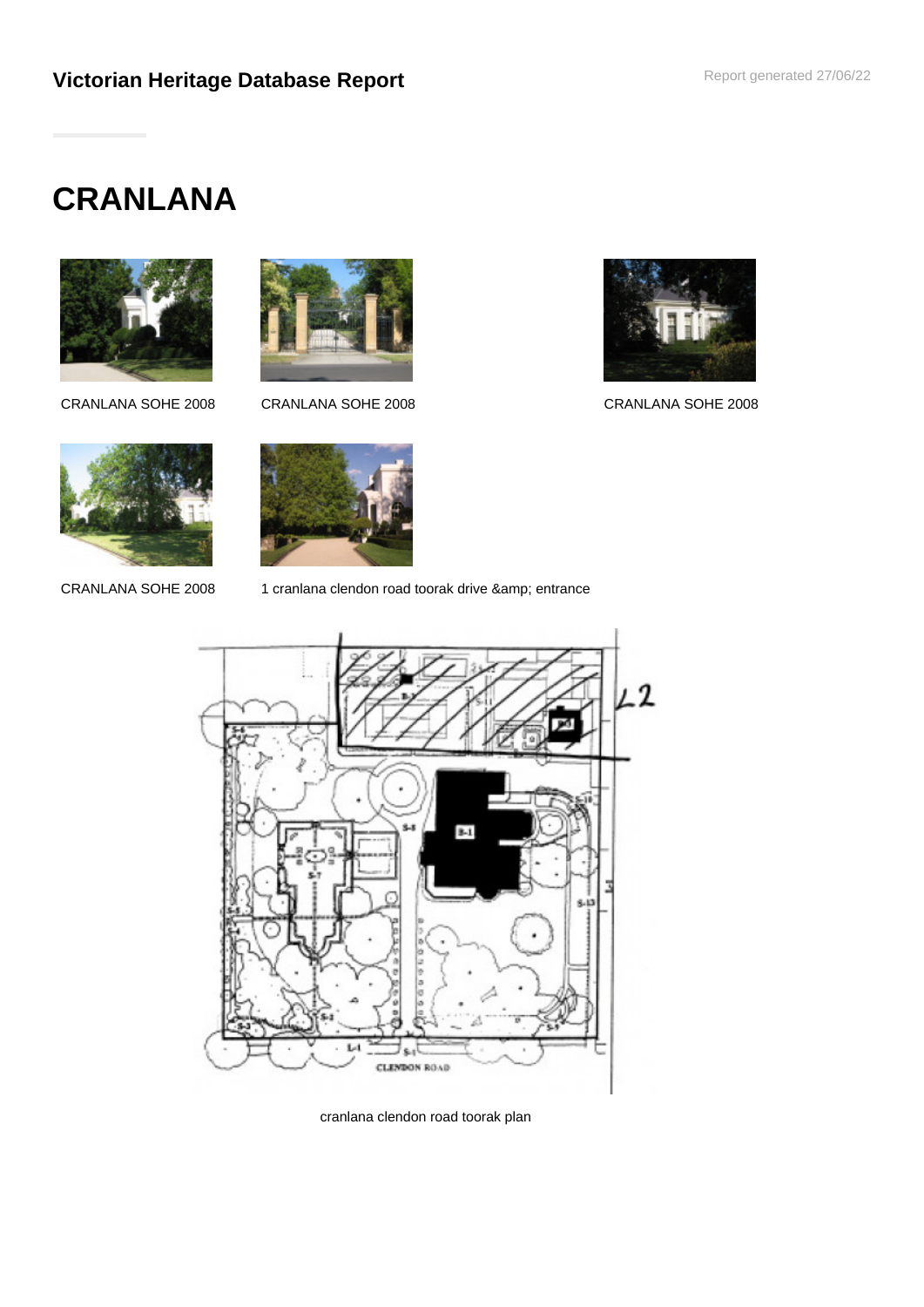

H1293 former title boundaries.JPG

#### **Location**

62 and 62A CLENDON ROAD TOORAK, STONNINGTON CITY

#### **Municipality**

STONNINGTON CITY

#### **Level of significance**

Registered

#### **Victorian Heritage Register (VHR) Number**

H1293

#### **Heritage Overlay Numbers**

HO20

#### **VHR Registration**

February 20, 1997

### **Heritage Listing**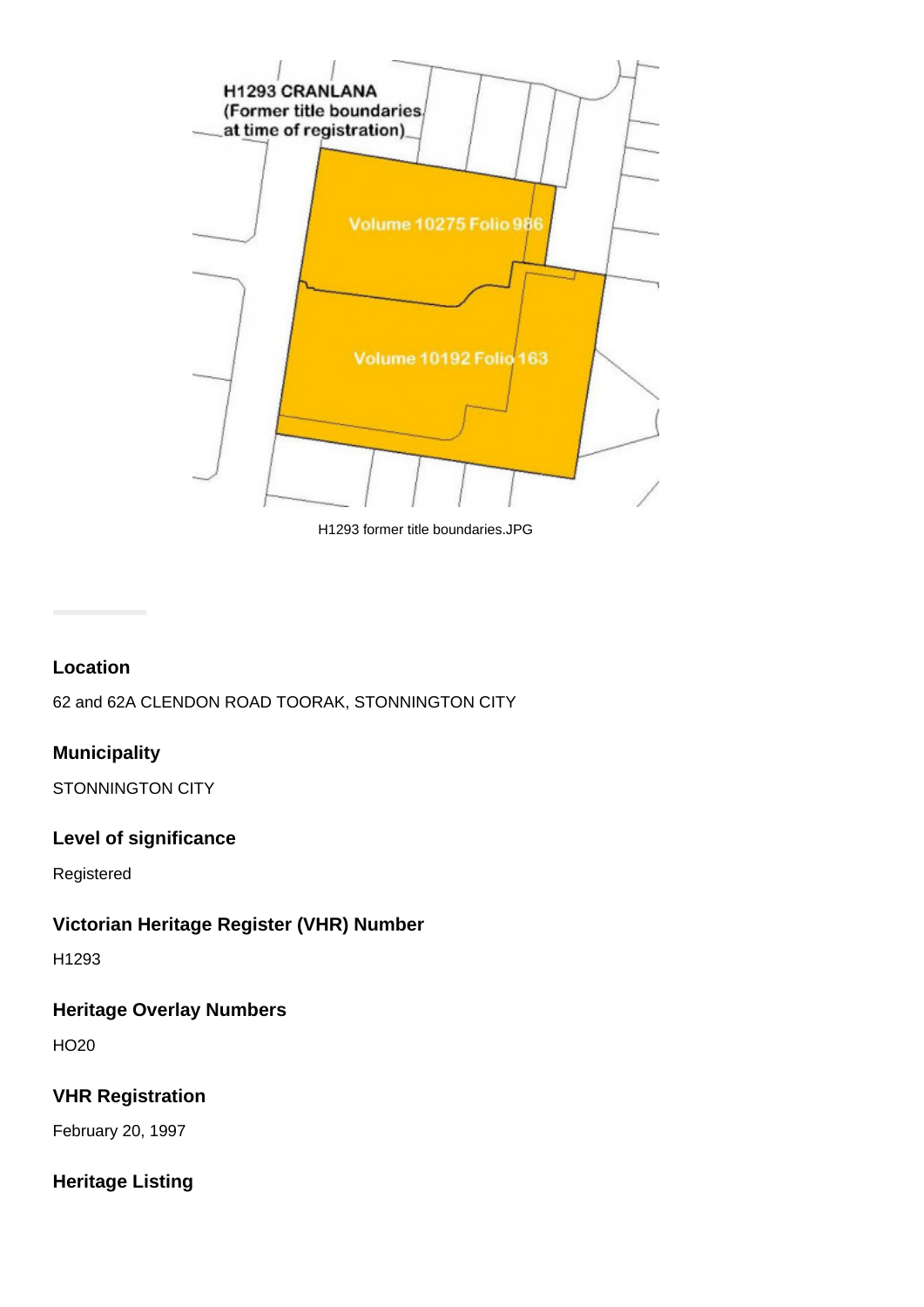#### **Statement of Significance**

#### Last updated on - August 6, 1999

The property known as Cranlana was developed by the businessman and philanthropist Sidney Myer and his wife Dame Merlyn Myer. Russian-born Myer came to Australia in 1899 and was to found Australia's premier department store chain. The first residence at Cranlana was erected in about 1903 and was purchased in 1921 by Sidney Myer who substantially remodelled it between 1929-1930 to designs prepared by HW and FP Tomkins, architects. Further alterations were made between 1937 and 1940 and again in 1982 after a fire upstairs. Sidney Myer resided at Cranlana until his death in 1934. Dame Merlyn Myer also resided there until her death in 1982. Cranlana continues to be owned and maintained by the Myer family.

In 1932 additional land was purchased on the north side, which enabled the construction of the sunken formal garden which, along with the front fence and gateway were designed by Desbrowe Annear who adopted the Italianate style. The landscape design has strong axial lines involving the main driveway, front door and windows of the residence and the garden, and pathways, and their relationship is a vital component of the design. These axial lines are highlighted by imported Italian marble statues, ornate urns, garden ornaments, paving and steps, and planting. The decorative wrought iron gates incorporating the Myer shield were hand wrought by Caslake's, Melbourne's premier iron founders of the period. After Annear's death in 1933 the garden was completed under the supervision of Yuncken, Freeman and Freeman by early 1934. A further scheme to the front entrance was prepared in 1937 by Yuncken, Freeman, Freeman and Griffith, and renovations in 1938 followed the general style of these plans.

Cranlana is of social, aesthetic, cultural and architectural importance to the State of Victoria.

Cranlana is socially and culturally significant for its associations with, and development by, the Myer family, one of Victoria's best known families. It is important for its associations with Sidney Myer, the founder of the Myer Emporium and his wife Dame Merlyn Myer both famous for their philanthropy, and particularly for the continuation and expansion of both the commercial association and philanthropic tradition by their descendants.

Cranlana is of exceptional aesthetic and architectural importance in possessing a landscape design of outstanding quality making a masterly use of the site. The major significant attributes of this outstanding landscape design are: the spatial relationship of the residence within the landscape, the sunken formal garden which is the finest example of its type in Victoria, the lawns and open spaces, the plantings with their excellent use of deciduous and evergreen specimen trees, colourful shrubs, clipped conifers and hedges, row of Italian Cypress, the water features, statues and ornaments, the changes of level, the gateway, the drive and turning circle with its central Quercus palustris (Pin Oak), and the planting along the south side of the driveway.

The formal axial driveway culminating in a roundabout leading to the main house links the two major sections of the ornamental garden and the residence. The western garden with its older tree plantings and open lawns provide an important balance and visual link to the sunken garden to the north of the house. The two sections of the garden and house combine to create the cultural heritage significance of the property.

#### **Permit Exemptions**

<span class="c1">EXEMPTIONS FROM PERMITS:<br /> ><br /> <br />> All works to the interior of the residence.<br /> <br /> No permit required for demolition or removal of any of the structures within<br /> the areas shown hatched on the attached plan and marked L-2.<br />> <br />> Repairs, conservation and maintenance to the hard landscape elements,<br /> structures and ornaments, drainage and irrigation system.<br />> <br />> <br /> Emergency and safety works to the garden. $\langle$ br  $\rangle$   $\langle$   $>$  The process of gardening and maintenance to care for trees and planting themes<br />> <br /> No permit required to move any of the following statuary providing that they<br />> remain within the site:<br />> <br /> S-2 Carved stone ornament<br />> S-3 Marble Statue<br />> S-4 Marble Bust and stand<br />S-5 Marble Bust and stand, and the associated row of Cupressus sempervirens<br />>/> (Italian Cypress)<br />> S-6 Marble Statue<br />> S-10 Wall ornament<br />> S-11 Urn<br />
s-12 Marble Statue</span>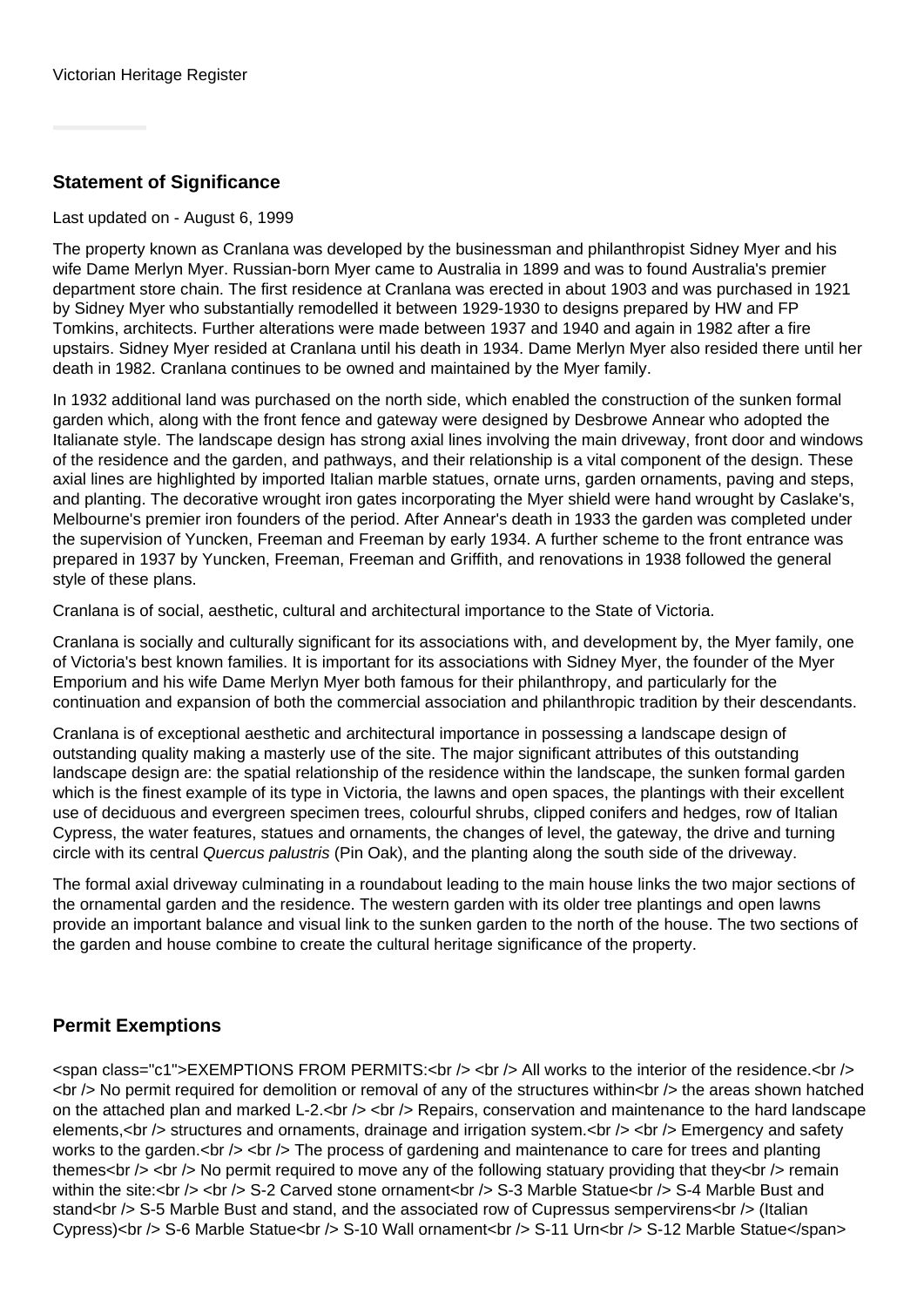| Construction dates                        | 1903,              |
|-------------------------------------------|--------------------|
| Architect/Designer                        | Tompkins, HW & FB, |
| Heritage Act Categories Registered place, |                    |
| <b>Hermes Number</b>                      | 3955               |
| <b>Property Number</b>                    |                    |

#### **History**

<span class="c1">Contextual History:History of Place:<br /> Sidney Myer purchased the property in 1921 shortly after marrying his second wife in January 1920. His wife continued to reside in the property after Sidney's death in 1934, until her own death in 1982.<br />
other house and gardens were associated with many outstanding Victorian architects - HW and FP Tompkins, Harold Desbrowe Annear and Yuncken Freeman Bros.<br /> The Myers were frequent visitors to North America and may have seen gardens by Beatrix Farrand on the east coast. Some of her works have similarities to the sunken garden at Cranlana and may have influenced Annear's eventual design. (D Balmori, D Kostial McGuire and E M McPeck, Beatrix Farrand's American Landscapes: her gardens and campuses, New York, 1985) Second World War: made available for American Nurses Club, (Sun, 30 March 1963)<br />
lets Associated People:<br />
lets />
lets />
span> **Extent of Registration**

## NOTICE OF REGISTRATION

### As Executive Director for the purpose of the Heritage Act, I give notice under Section 46 that the Victorian Heritage Register is amended by including the Heritage Register Number 1293 in the category described as a

Heritage Place:

Cranlana, 62-62a Clendon Road, Toorak, Stonnington City Council.

#### EXTENT:

1. To the extent of all of the land marked L-1 on Diagram 605318 held by the Executive Director, Heritage Council, being all of the land described in Certificates of Title Volume 10192, Folio 163 and Volume 10275, Folio 986.

2. The building marked B-1 (main house) on Diagram 605318 held by the Executive Director of the Heritage Council.

3. All of the garden structures and features marked on Diagram 605318, held by the Executive Director of the Heritage Council:

- S-1 Gates and fence.
- S-2 Carved stone ornament.
- S-3 Marble statue.
- S-4 Marble bust and stand.

S-5 Marble bust and stand, and the associated row of *Cupressus sempervirens* (Italian Cypress).

S-6 Marble statue.